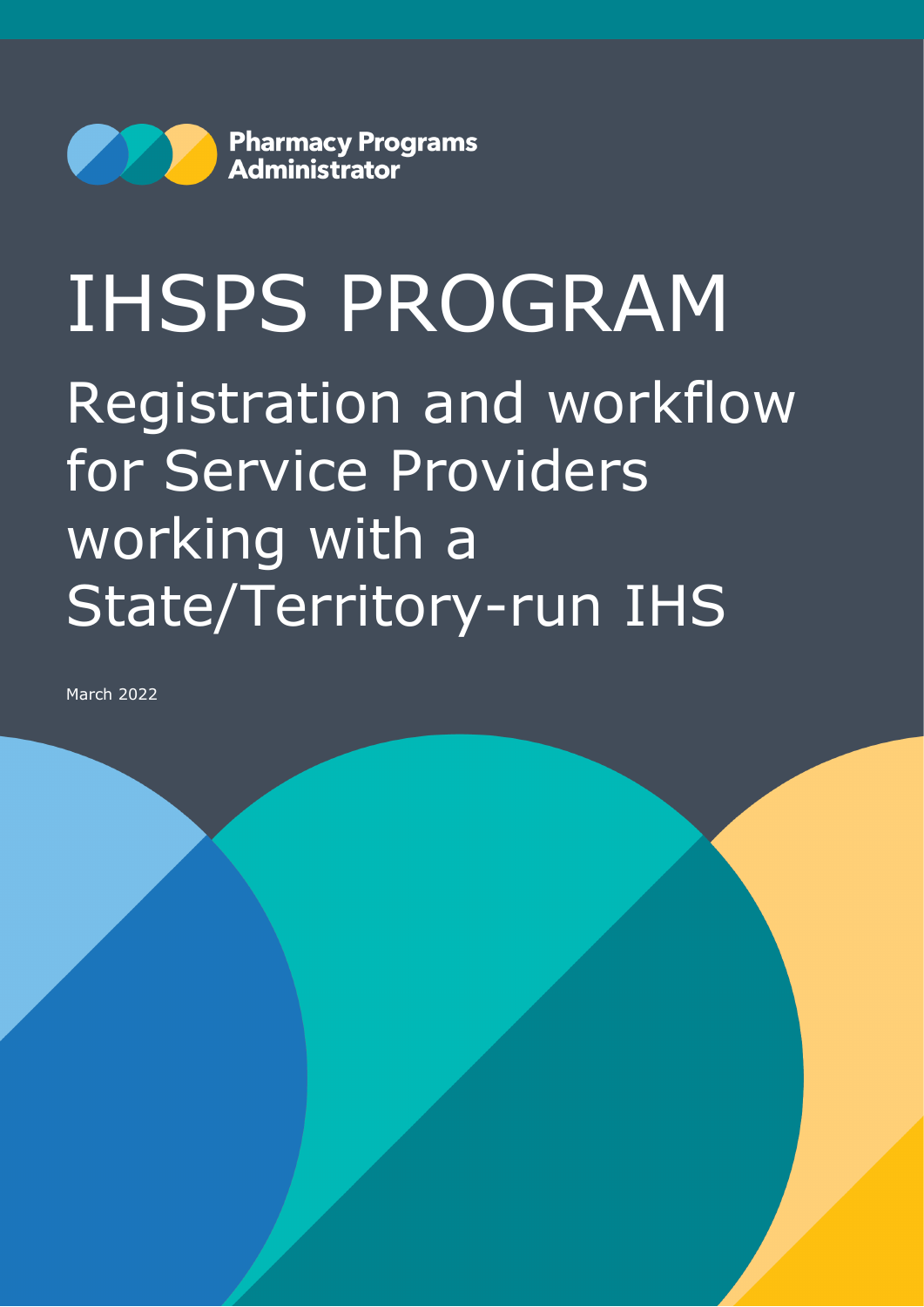

#### **IHSPS PROGRAM – STATE-RUN IHS SERVICE PROVIDERS**

## **INTRODUCTION**

**The Indigenous Health Services Pharmacy Support (IHSPS) Program is funded under the Seventh Community Pharmacy Agreement (7CPA) to support quality use of medicines (QUM) services and aims to reduce adverse events and associated hospital admissions or medical presentations.** 

This document outlines instructions specific to Service Providers **who have delegate authority to act on behalf of a state-run IHS**. This document must be read in conjunction with the IHSPS Program Rules and the Pharmacy Programs Administrator (PPA) General Terms and Conditions (General Terms). Definitions in the General Terms apply to these Program Rules. Definitions in the General Terms of the Program Rules apply to this document.

## **1. Annual Registration**

To participate, a **State/Territory-run IHS** is required to register for the IHSPS Program annually.

#### **As a Service Provider you are not required to submit anything during this step.**

However, you may begin reviewing the Service Agreement template as this will be required in the next step.

## **2. Annual Work Plan Development and Submission**

Once funding has been allocated, the Service Provider will be required to develop an Annual Work Plan which involves distributing the annual budget across the 'Support Activities' outlined in the Program Rules. This is to be done in consultation with the State/Territory-run IHS.

Upon completion, both the Annual Work Plan and the Service Agreement must be submitted by the Service Provider via email to the PPA Inbox [<IHSPS@ppaonline.com.au>](mailto:IHSPS@ppaonline.com.au) for review and subsequent approval by the Department.

Once approved, the PPA will return the Annual Work Plan to the Service Provider to submit via the PPA Portal.

Service Providers will need to ensure they are registered for the IHSPS Program on the PPA Portal before they can upload documentation for payment. Please refer to the [Portal User Guide](https://www.ppaonline.com.au/wp-content/uploads/2021/06/IHSPS-Portal-User-Guide.pdf) for further guidance.

#### **3. Progress Report Submission**

Participating Service Providers will be required to provide the PPA with six-monthly Progress Reports including progress and financial reporting, where appropriate, against the Annual Work Plan.

Progress Reports must be submitted directly to the PPA Portal.

**Where any of the required documents are not submitted by the due date as outlined in the Program Rules, the Program Participant and their IHS will forfeit the deliverable payment and not be eligible to participate in the remainder of the program cycle, unless there are exceptional circumstances.**